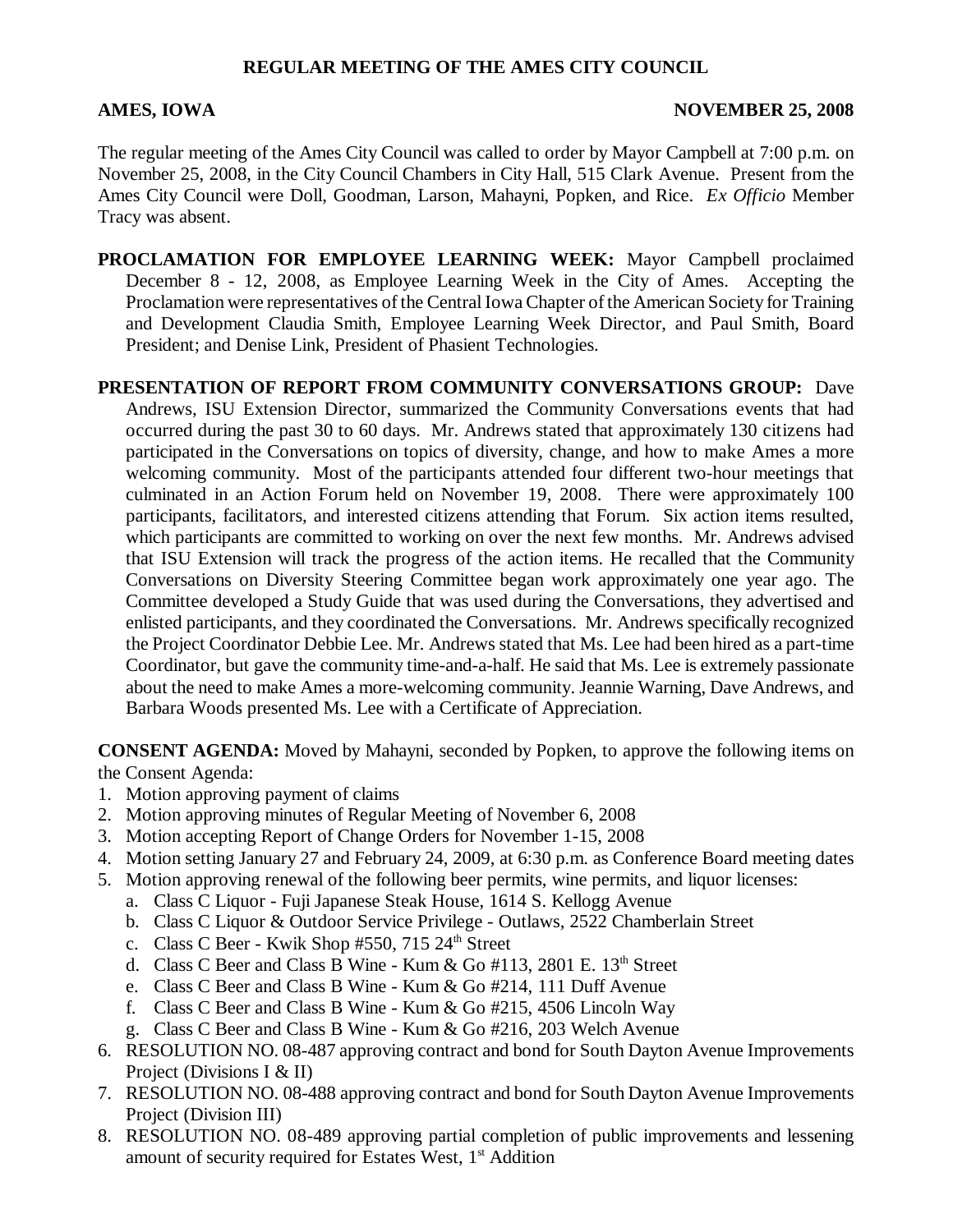- 9. RESOLUTION NO. 08-490 approving partial completion of public improvements and lessening amount of security required for Estates West,  $2<sup>nd</sup>$  Addition
- 10. RESOLUTION NO. 08-491 accepting final completion of Restrooms at Ada Hayden Heritage Park Roll Call Vote: 6-0. Resolutions declared adopted unanimously, signed by the Mayor, and hereby made a portion of these minutes.
- **PUBLIC FORUM:** Paul Ladd, Director of Veterans Commission for Boone County, indicated that he was standing in for Brett McClain, the Story County Director of Veterans Commission. Mr. Ladd explained that he was in attendance to present an award on behalf of the Iowa and National Committees for Employers Support to the Guard and Reserve, which operates under the auspices of the Secretary of Defense. The award was presented to City Manager Steven Schainker in recognition of the City of Ames as a patriotic employer. Mr. Schainker had been nominated for the award by Electric Services Director Donald Kom, who is a member of the 934<sup>th</sup> Airlift Wing. Mr. Ladd advised that the award recognizes deserving employers whose support and goodwill are critically important to retaining the highly skilled and qualified members of the Guard and Reserve. The nomination application comments submitted by Mr. Kom were shared by Mr. Ladd.

Roy Cakerice, 2911 Duff Avenue, Ames, representing the Friends of Carr Pool, referenced the 92 pages of facts and research in support of saving Carr Pool from demolition that had been provided to the Mayor and City Council. The Friends are specifically requesting that funds be allocated in the 2008/09 and 2009/10 budgets to allow Carr Pool to be open half-time (six hours/day). Mr. Cakerice stated that he was bothered by information that had been told to him by Parks & Rec staff, i.e., even with a budget of \$800,000, there is still a subsidy of \$1.4 million needed to support the Department's activities and facilities. He also referenced information in the Parks & Recreation brochure that the operational subsidy for the Furman Aquatic Center will be \$40,000, and according to the RDG plan, it could go up as high as \$75,000. Mr. Cakerice asked that the citizens of Ames be given an option for summer swimming with Carr Pool being open for six hours/day.

- **ENCROACHMENT PERMIT FOR THE FRAME SHOP:** Moved by Rice, seconded by Goodman, to approve an Encroachment Permit for a new awning at The Frame Shop, 210 Main Street. Vote on Motion: 6-0. Motion declared carried unanimously.
- **CLASS C LIQUOR LICENSE FOR SGT. PEPPERS:** Moved by Mahayni, seconded by Rice, to approve a new Class C Liquor License for Sgt. Peppers, 116 Welch Avenue, pending receipt of background checks.

Vote on Motion: 6-0. Motion declared carried unanimously.

**RICHMOND CENTER:** Assistant City Manager Sheila Lundt explained that the Richmond Center (RC) is requesting approximately \$45,000 from the City in emergency funding. She stated that the Story County Board of Supervisors had approved \$48,000 in immediate assistance; United Way had approved an assistance package in the amount of \$44,500 contingent upon other funders providing emergency assistance; and Mary Greeley Medical Center approved \$44,500 in funding on November 24, 2008. The four funders have made attempts to ensure that the maximum amount of assistance is being provided without overlapping.

Ms. Lundt stated that City staff had identified two areas of service that the City Council could consider in providing assistance to the RC: (1) Nursing Services. Approximately \$20,000 would pay for 252 hours of nursing services for Ames citizens. (2) Information Technology Equipment and Programming for Client Information System. A forgivable loan of up to \$25,000 would be made available to assist in paying for computer equipment and programming upgrades that would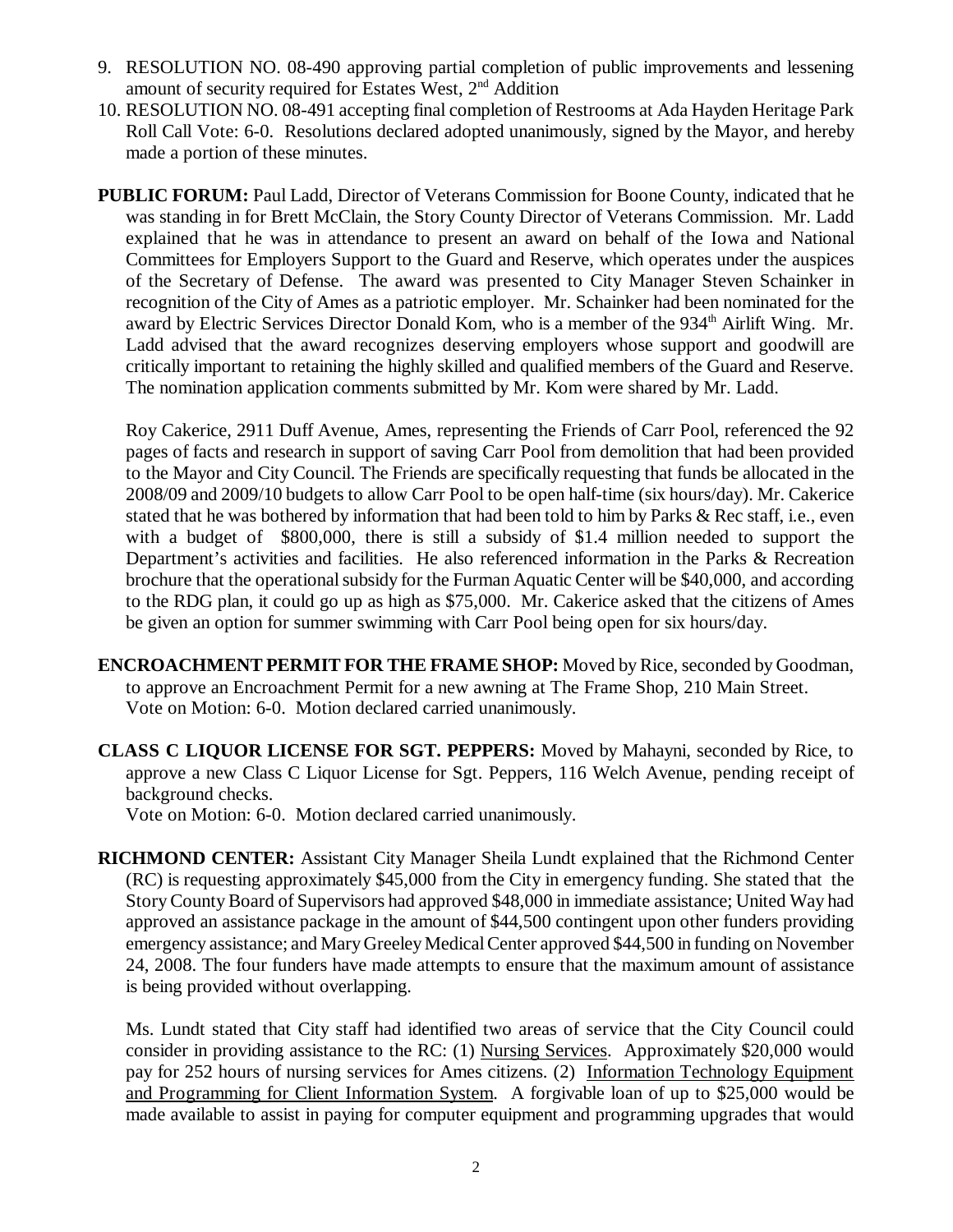be used to track client statistics and get the billing out on time. This would also be required should the merger with Community and Family Resources (CFR) move forward.

Council Member Rice brought up that there is no guarantee that these services will be able to continue without resolution of the low Medicaid reimbursement rate from the state. Mr. Rice asked if there were any updates concerning that issue. Ms. Lundt advised that discussions with local legislators are going to have to continue. She pointed out that nursing services are not reimbursable under Medicaid.

Council Member Goodman asked if private providers may refuse to accept mental health clients who are on Medicaid. Ms. Lundt confirmed that, in many cases, mental health services by private providers are not available to Medicaid patients. She said that if private providers accept Medicaid patients, many do so in smaller numbers. Ms. Lundt indicated that one of the components of the long-range plan provided by the Richmond Center is to work with the State Public Policy Group and others in an attempt to increase marketing efforts to receive or retain patients who have the ability to pay.

Moved by Mahayni, seconded by Popken, to adopt RESOLUTION NO. 08-492 approving emergency services funding in the amount of \$45,000 to the Richmond Center.

Council Member Doll indicated that he would be abstaining from voting on this issue since he is currently serving on the Community and Family Resources Board.

Harvey Terpstra, President of the Board of the Richmond Center, expressed his appreciation of the work done by Sheila Lundt on this issue and the willingness of the City Council to assist with emergency funding.

Roll Call Vote: 5-0-1. Voting aye: Goodman, Larson, Mahayni, Popken, Rice. Voting nay: None. Abstaining: Doll. Resolution declared adopted, signed by the Mayor, and hereby made a portion of these minutes.

**SOUTHEAST 16TH STREET PAVING AND BRIDGE REPLACEMENT:** Moved by Mahayni, seconded by Goodman, to adopt RESOLUTION NO. 08-493 approving partial release of retainage for S.E. 16th Street Paving and Bridge Replacement.

Roll Call Vote: 6-0. Resolution declared adopted unanimously, signed by the Mayor, and hereby made a portion of these minutes.

**U. S. HWY. 69 INTERSECTION IMPROVEMENTS - 13TH STREET AND GRAND AVENUE TRAFFIC SIGNAL PROGRAM:** Public Works Director John Joiner clarified that USTEP Grants are provided by the Iowa Department of Transportation for work on state jurisdiction highways that are within an urban system. The improvements being considered are traffic signals at the intersection of 13th and Grand. Mr. Joiner emphasized that the project is only for signal improvements and not for any type of widening or lane expansions at that intersection.

Council Member Mahayni recalled that the Council had directed staff to investigate the feasibility of purchasing properties at that intersection. Mr. Joiner advised that the Housing Division is currently assessing the condition and potential uses of the three offered properties.

Moved by Rice, seconded by Popken, to adopt RESOLUTION NO. 08-494 approving the USTEP Grant Agreement.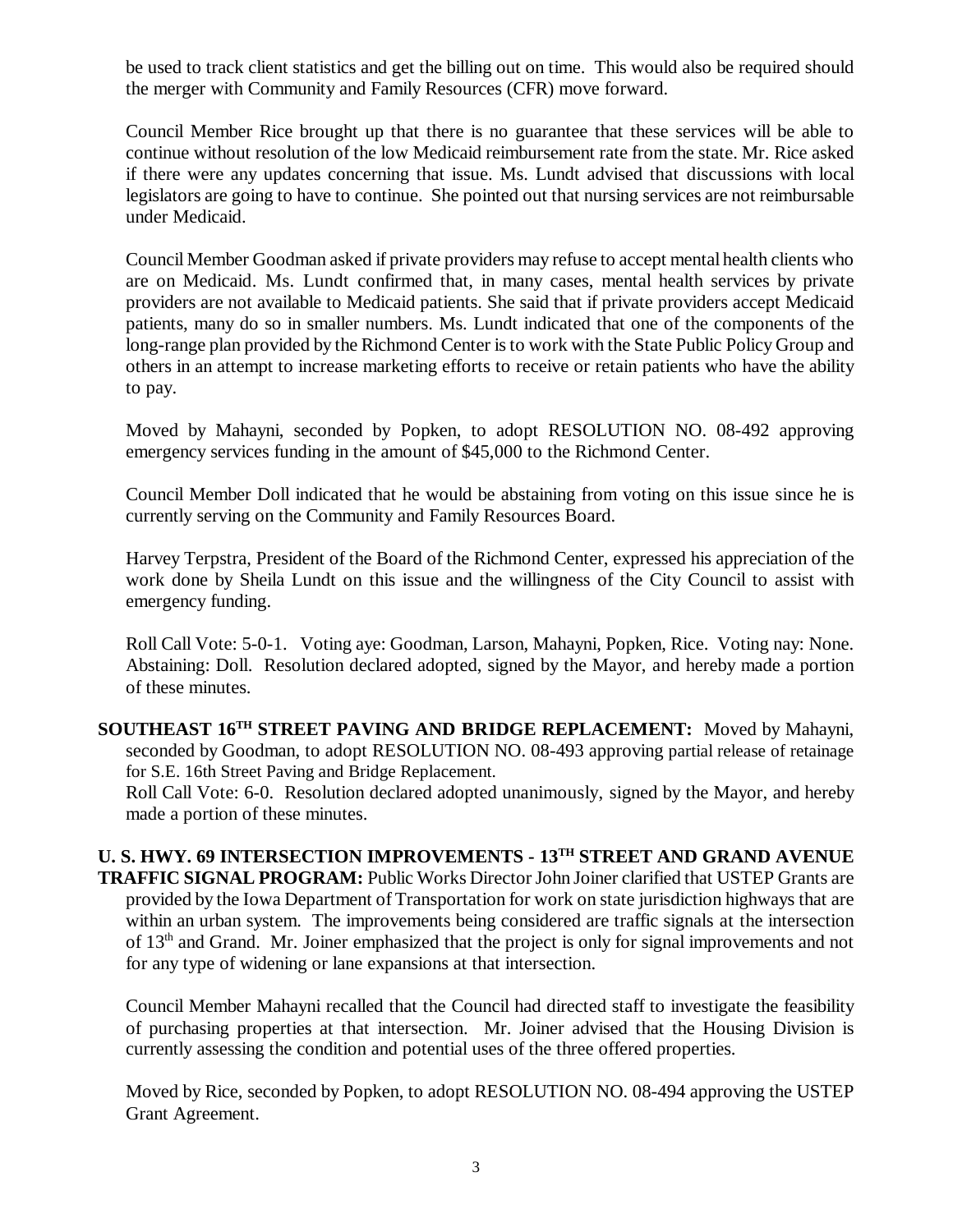Roll Call Vote: 6-0. Resolution declared adopted unanimously, signed by the Mayor, and hereby made a portion of these minutes.

Moved by Mahayni, seconded by Goodman, to adopt RESOLUTION NO. 08-495 approving preliminary plans and specifications for Traffic Signal Program; setting December 10, 2008, as bid due date and December 16, 2008, as the date of public hearing.

Roll Call Vote: 6-0. Resolution declared adopted unanimously, signed by the Mayor, and hereby made a portion of these minutes.

**HEARING ON AMENDMENT TO DOWNTOWN URBAN REVITALIZATION PLAN:** Mayor Campbell opened the public hearing. No one wished to speak, and the Mayor closed the hearing.

Department of Planning and Housing Director Steve Osguthorpe showed a map of the boundaries for the expanded Downtown Urban Revitalization Area. He stated that to maintain consistency with the Downtown Facade Grant Program, staff is recommending that the boundaries for the Downtown Urban Revitalization Area be expanded and match those set for the Grant Program. Mr. Osguthorpe recalled that staff had also been directed to revise the Design Guidelines for the Facade Grant to reflect the expanded boundaries. In summary, the boundaries have been expanded to include properties located northeast and southwest of the former URA parameters.

Council Member Popken said that he did not recall the City Council discussing adding the area north of Sixth Street. Mr. Osguthorpe advised that it was included in the discussions about the expanded Facade Grant Program.

Council Member Rice asked about including property south of the railroad tracks. According to Mr. Osguthorpe, due to zoning issues, the area south of the tracks is not included. He acknowledged that the City Council had previously directed staff to explore a possible rezoning of that area so that the area south of the tracks could be included.

Council Member Popken asked how the guidelines would be applied to the area north of Sixth Street since much of it is residential. Director Osguthorpe stated that the changes approved at the Council's October 14, 2008, meeting to expand the facade program identified parcels that were not part of a contiguous row of properties that typified Main Street, but were significant to the role of the Downtown, e.g., prominent corners, entry points. He stated that any revisions to building facades would have to meet the new standards to receive grant funding.

Moved by Goodman, seconded by Popken, to adopt RESOLUTION NO. 08-496 approving the amended Plan.

Roll Call Vote: 6-0. Resolution declared adopted unanimously, signed by the Mayor, and hereby made a portion of these minutes.

Moved by Mahayni, seconded by Rice, to pass on first reading an ordinance amending the Downtown Urban Revitalization Area.

Roll Call Vote: 6-0. Motion declared carried unanimously.

**HEARING ON CAMPUSTOWN COURT RENOVATION PROJECT:** The public hearing was opened by the Mayor. She closed same after no one came forward to speak.

Moved by Goodman, seconded by Doll, to adopt RESOLUTION NO. 08-497 approving the Agreement with Iowa State University to partially fund the Project.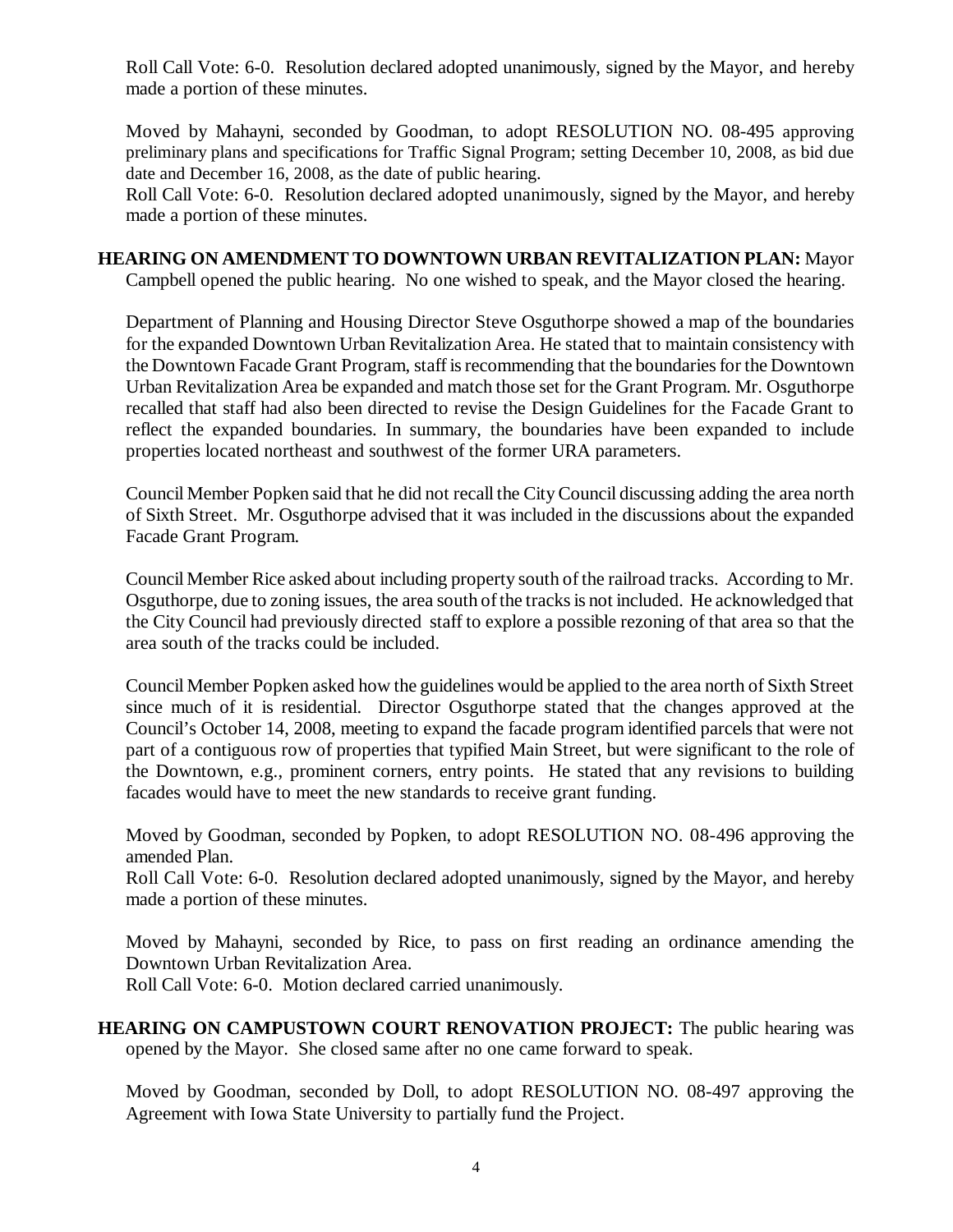Roll Call Vote: 6-0. Resolution declared adopted unanimously, signed by the Mayor, and hereby made a portion of these minutes.

Moved by Doll, seconded by Popken, to adopt RESOLUTION NO. 08-498 approving final plans and specifications and awarding a contract to Central Landscape of Ames, Iowa, in the amount of \$48,469.00. Roll Call Vote: 6-0. Resolution declared adopted unanimously, signed by the Mayor, and hereby made a portion of these minutes.

#### **HEARING ON WATER SYSTEM IMPROVEMENTS PROJECT (SUMMIT AVENUE AND CRESCENT STREET):** The hearing was opened by Mayor Campbell. No one asked to speak, and the Mayor closed the public hearing.

Moved by Goodman, seconded by Mahayni, to adopt RESOLUTION NO. 08-499 approving final plans and specifications and awarding a contract to Ames Trenching & Excavating, Inc., of Ames, Iowa, in the amount of \$224,831.00.

Roll Call Vote: 6-0. Resolution declared adopted unanimously, signed by the Mayor, and hereby made a portion of these minutes.

## **HEARING ON MAJOR SITE DEVELOPMENT PLAN (MSDP) for 3801 TIVERTON COURT:**

Mayor Campbell opened the public hearing and closed same after no one requested to speak.

Moved by Rice, seconded by Mahayni, to adopt RESOLUTION NO. 08-500 approving the MSDP to allow the construction of one 12-unit apartment building at 3801 Tiverton Court with the stipulation that stone or masonry material of a color and texture approved by City staff be used and that the apartment and garages use shingles or roofing material as approved by City staff. Roll Call Vote: 6-0. Resolution declared adopted unanimously, signed by the Mayor, and hereby made a portion of these minutes.

**CEMETERY OPERATIONS:** City Attorney Doug Marek advised that a compliance officer from the Securities Bureau recently pointed out the need for some changes in the City's notice requirements and revisions to forms. The ordinance relating to cemetery operations dates back to 1917, and until recently, the cemetery operated as a perpetual care cemetery, but was not regulated by the state. Recent changes to the <u>Iowa Code</u> now subject municipal cemeteries and their perpetual care funds to regulatory oversight of the Securities Bureau in the Iowa Department of Commerce and limit the use of distributions from the perpetual care fund. In order to comply with the State regulations, it is necessary for the City to enact a new cemetery ordinance and to revise the rules and regulations set out in Appendix A of the Municipal Code. Mr. Marek stated that the proposed ordinance, to be codified as a new Chapter 33, follows the requirements of Iowa Code Chapter 5231 pertaining to perpetual care cemeteries. A resolution revising the rules and regulations for operation of the cemetery must also be adopted.

Moved by Rice, seconded by Goodman, to pass on first reading an ordinance amending the Municipal Code by providing for operation of Ames Municipal Cemetery as Perpetual Care Cemetery as specified by Iowa Code.

Roll Call Vote: 6-0. Motion declared carried unanimously.

Moved by Rice, seconded by Goodman, to adopt RESOLUTION NO. 08-501 approving Municipal Code Appendix A, revising Ames Municipal Cemetery rules and regulations.

Roll Call Vote: 6-0. Resolution declared adopted unanimously, signed by the Mayor, and hereby made a portion of these minutes.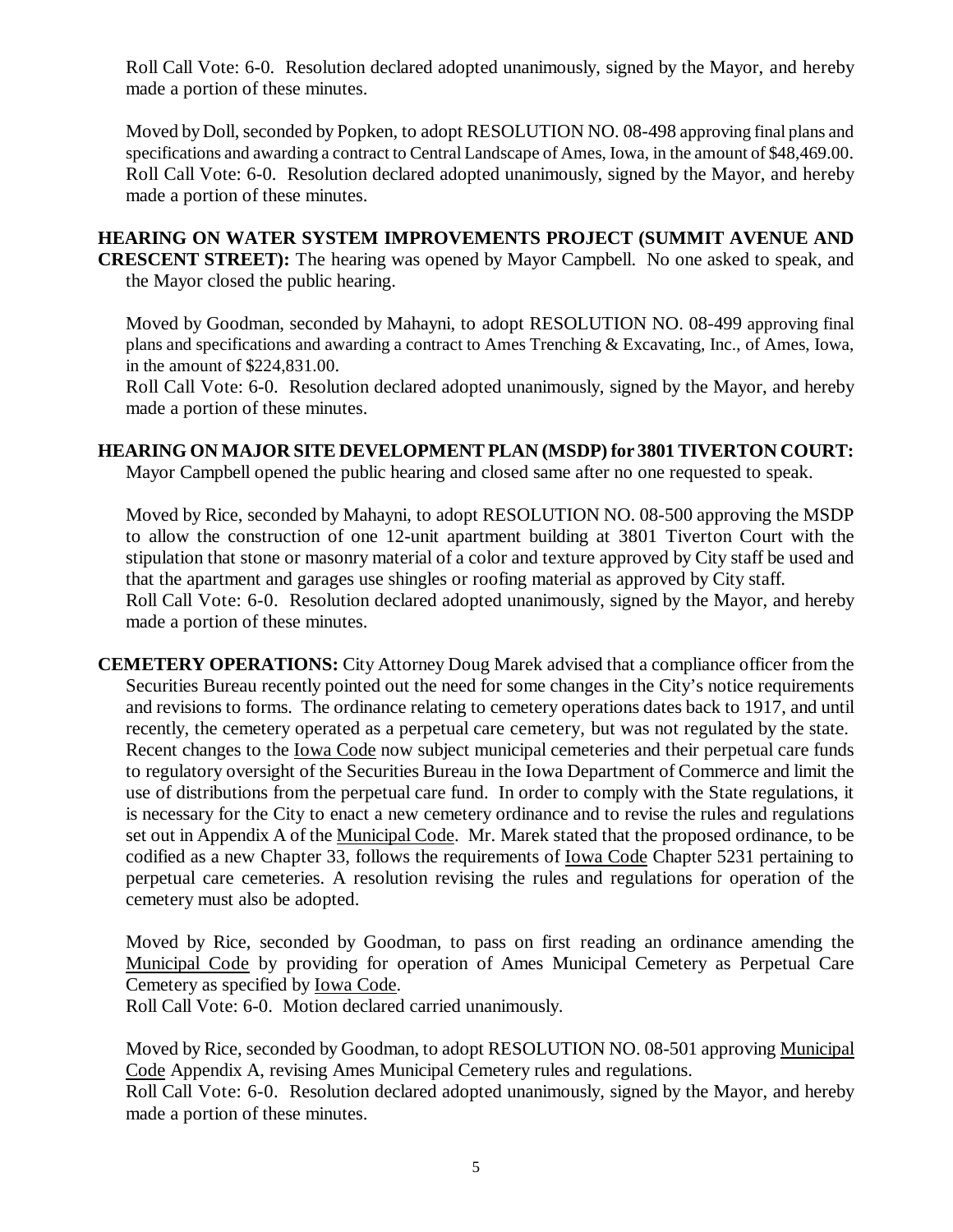#### **ORDINANCE PERTAINING TO REMOVAL OF MEMBERS OF LIBRARY BOARD:** Moved

by Goodman, seconded by Popken, to pass on third reading and adopt ORDINANCE NO. 3974 pertaining to removal of members of Library Board of Trustees.

Roll Call Vote: 6-0. Ordinance declared adopted unanimously, signed by the Mayor, and hereby made a portion of these minutes.

### **ORDINANCE PROVIDING FOR CONTRACTS WITH OTHER LIBRARIES AND POLITICAL SUBDIVISIONS FOR LENDING BOOKS AND MATERIALS:** Moved by Goodman, seconded by Doll, to pass on third reading and adopt ORDINANCE NO. 3975 providing for contracts with other

libraries and political subdivisions for the lending of books and materials. Roll Call Vote: 6-0. Ordinance declared adopted unanimously, signed by the Mayor, and hereby

made a portion of these minutes.

# **ORDINANCE CLARIFYING EXISTING FRONT-YARD PARKING PROHIBITION IN**

**RESIDENTIAL ZONES:** Moved by Goodman, seconded by Mahayni, to pass on third reading and adopt ORDINANCE NO. 3976 amending Section 29.406 to clarify the existing front-yard parking prohibition in residential zones.

Roll Call Vote: 6-0. Ordinance declared adopted unanimously, signed by the Mayor, and hereby made a portion of these minutes.

# **ORDINANCE AMENDING SECTION 18.15 PERTAINING TO FRONT-YARD PARKING:**

Moved by Popken, seconded by Goodman, to pass on third reading and adopt ORDINANCE NO. 3977 amending Section 18.15 pertaining to front-yard parking.

Roll Call Vote: 6-0. Ordinance declared adopted unanimously, signed by the Mayor, and hereby made a portion of these minutes.

**BUDGET GUIDELINES:** Finance Director Duane Pitcher and Budget Officer Carol Collings were present to highlight City budget issues that will be of concern during the next fiscal year. Mr. Pitcher pointed out that public input was received during the Town Budget Meeting held on October 7, 2008.

According to Mr. Pitcher, there has been a substantial downturn in the federal economy, but Ames has not been impacted as much as other cities. Areas of the City budget that could potentially be impacted are: Local Option Sales Tax, as retail sales might be reduced; Road Use Tax, which is used for road maintenance and capital improvements; energy costs; and property valuations. Short-term interest rates had increased during the past two years, but those have recently fallen back to near some of the City's record lows. That will reduce the City's ability to see good investment earnings in 2009/10. Mr. Pitcher stated that overall, the City's financial situation remains fairly strong; however, there are concerns of increased costs and reduced revenue growth.

General Fund. Mr. Pitcher stated that the General Fund ended FY 2007/08 with a higher-thanbudgeted fund balance due primarily to positions not being filled. The fund balance is at approximately 22%, with a target at 20%, so there is some available balance. He reminded the City Council about its policy to use that balance for one-time expenses and to reduce the property tax burden in the future.

Fire and Police Retirement and IPERS. The City has received notification from the Municipal Fire and Police Retirement System of Iowa that the City contribution rate will decrease from 18.75% to 17.00%; this will save approximately \$109,000 from the FY 2008/09 Adopted Budget. Mr. Pitcher noted that the contribution rate has varied significantly over the past several years. Current poor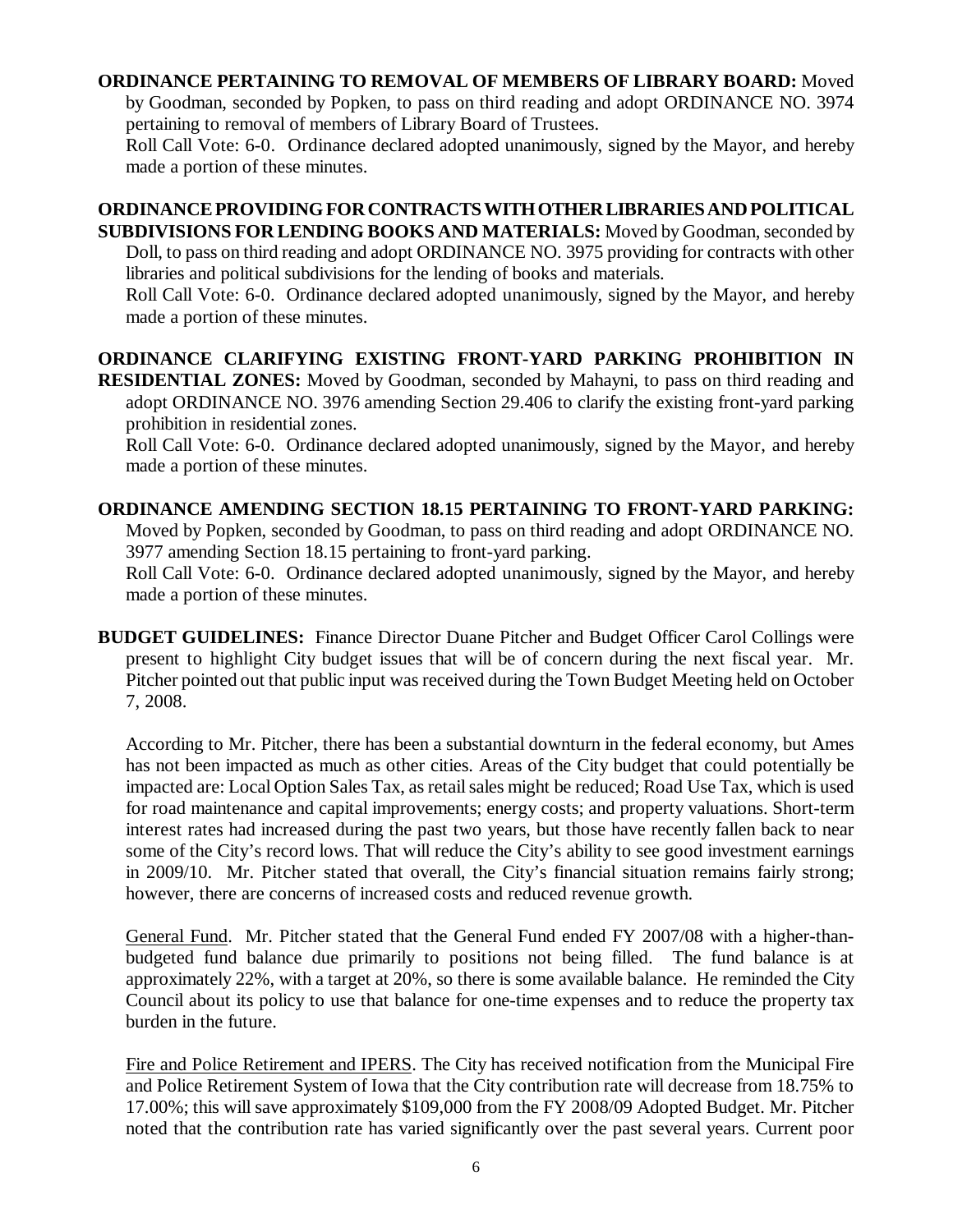performance of pension investments and continued pressure from the State Police and Fire Associations to increase pension benefits are likely to result in future increases in the City's contribution rate. He also noted that the State Legislature passed a series of rate increases in the Iowa Public Employees Retirement System (IPERS) to raise the combined contribution rate from 9.45% to 11.45% over four years. This will increase the City's costs by approximately \$48,000.

Health Insurance. The City continues to benefit from implementation of health program changes recommended by the Health Insurance Team. For the current year, rate reductions for health insurance to departments will result in savings of a little over \$100,000. For FY 2009/10, rates are budgeted to increase approximately 10% from the lower adjusted rates for FY 2008/09. There continues to be a very good balance in the Health Insurance Fund, which will allow the City to absorb some fluctuations in health care claims over the next few years.

Mr. Pitcher advised that the City also self-insures for Worker's Compensation, and after several years of good experience, there have been several settled claims. There are currently several unsettled claims that could substantially reduce the fund balance available to pay future claims. To restore the balance, contribution rates to Workers' Compensation have been increased by 35% in the current year and will be increased by 10% in FY 2009/10. This rate increase is close to being offset by the savings in Health Insurance.

CyRide. CyRide was impacted substantially by the higher cost of fuel. The price of gas has now gone down, but diesel fuel for the buses costs substantially more. CyRide's fuel costs will be up by approximately 29% for the current year. CyRide receives funding from the state-wide sale of automobiles, but sales of automobiles are down significantly, and this will impact the funding of transit systems throughout the state. More residents of Ames are riding CyRide, and with the increase in ridership comes a need to increase the number of buses and related operating expenses. There will be pressure on CyRide to attempt to stay within its budget while meeting the increase in demand.

Rollback and Valuation. The State issues a rollback order each year that is applied to the assessed value of residential and commercial property. For the last several years, the rollback has increased, so there has been less taxable value on residential properties. for FY 2009/10, 45.5% of assessed residential value will be taxed, which is up from approximately 44% in 2008/09. Commercial property has been taxed at just under 100% in 2008/09, but will to up to 100% in 2009/10. It is anticipated that, with those two changes, the result will be a 1.9% increase in taxable value. This equates to approximately \$36 million. After meeting with the City Assessor's Office, no increase in valuations of residential property is expected. Some tax abatements, however, will go off the rolls.

Local Option Sales Tax Revenues. The City ended its budget year on June 30, 2008, quite a bit better than expected at a little over \$6.2 million in Local Option Sales Tax receipts; this is approximately \$368,500 over the Adopted Budget.

Mr. Pitcher advised that there was an error made in the filing of taxes by at least one hotel. Taxes were filed, but were filed only as Local Option Sales Taxes. The state is now in the process of correcting that, and it is believed that the Local Option Sales Tax will be approximately what had been forecasted for the year, and Hotel/Motel will increase to approximately what staff had predicted.

For 2009/10, approximately a 3% increase in Local Option Tax is expected; however, there could be risk there depending on how things go with the economy.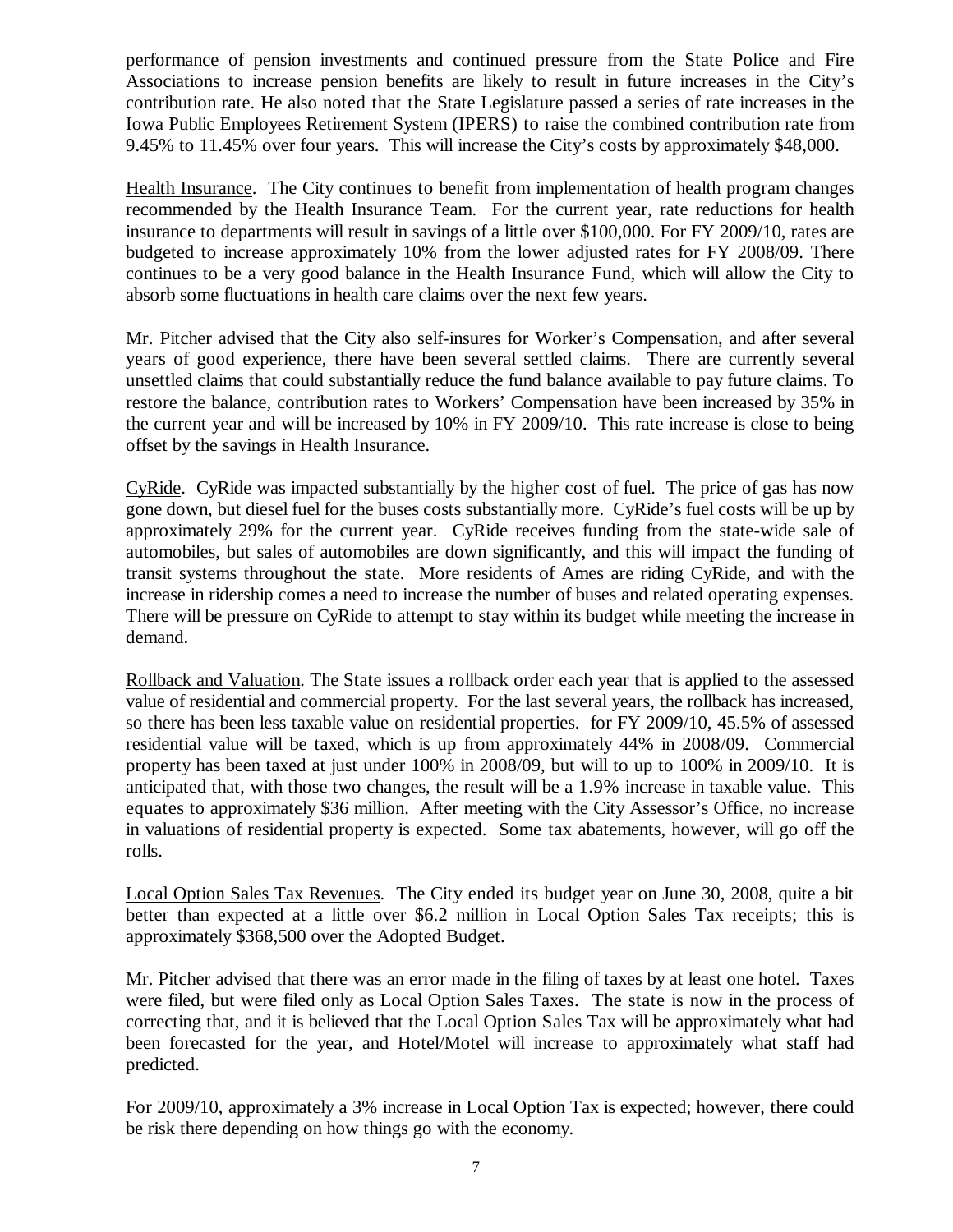ASSET/COTA Funding. Mr. Pitcher advised that Sheila Lundt has met with both groups. The total ASSET request is for an approximately 6.6% increase, which would be up to just under \$1 million. Direction from the City Council will be needed as to the funding allocations. This percentage does not include additional funding for the Richmond Center. Confirmation of allocations from the other ASSET funders has not yet been received by the City.

It was stated by Mr. Pitcher that requests from COTA agencies were up 36% (to approximately \$150,000). The funding request from the Public Art Commission will be received some time in January.

Utility Rates. Water, Sanitary Sewer, Storm Water, and Electric will all require rate increases; however, the percentages are not yet known. The Capital Improvements Plan now in place does indicate that increases in several utilities will be needed over the next five years, and it is possible that there will be years with multiple increases. The sewer rate was increased in 2008/09, so it is not anticipated that an additional rate increase will be needed in 2009/10. Water, Electric, and Storm Sewer will need rate increases. A change in the rate structure for Water was made for 2008/09, and it is too early to know what the impact of the new structure had on demand.

According to Mr. Pitcher, there is no increase in tipping fees or rates anticipated for the Resource Recovery Plant.

"Go Green" Initiatives. On October 28, 2008, the City Council adopted a goal of reducing City operations' carbon footprint by 15% by Year 2014. Areas under consideration are City buildings (changes in lighting and HVAC systems), fleet (more fuel-efficient vehicles and buses), and outdoor lighting (LED street lights and traffic signals). These initiatives will show up in Capital, Departments' budgets, and in the Capital Improvements Plan.

Service Level Improvements. Only one service level improvement is being considered: the addition of a Transportation Planner in the Public Works Department. This position would be funded primarily with Federal Surface Transportation funding and would handle the day-to-day administration of the Metropolitan Planning Organization and carry-out routine traffic studies. This would free up the Traffic Engineer to take over the Municipal Airport.

City Hall Space Needs. One City division operates across the street from City Hall. There is an area in the Police Department that was vacated when the jail services were moved to Story County. An architect has been retained to evaluate the basement and Police spaces to determine a more efficient use of space. It is contemplated that staff will bring a Capital project before the Council. The building is starting to show some wear. For several years, \$50,000/year has been budgeted for dayto-day maintenance; that amount might need to be increased.

Mr. Pitcher reviewed the Fund Summaries and other funding requests that had been received to date.

City Manager Schainker brought the Council's attention to the Local Option Sales Tax Fund Summary. He pointed out that the total funding requests for ASSET and COTA are shown in the FY 2009/10 Estimate to indicate the ending balance. Mr. Schainker requested that the City Council provide direction to staff concerning the percentage of increase, if any, for ASSET and COTA.

COTA Funding. Assistant City Manager Lundt advised that the COTA will be meeting on December 1, 2008, to set its funding allocation recommendations for 2009/10. The actual annual grant requests total approximately \$142,000, which is a 36% increase over last year. There are also two mini-grant periods (spring and fall), which total between \$7,000 and \$7,500.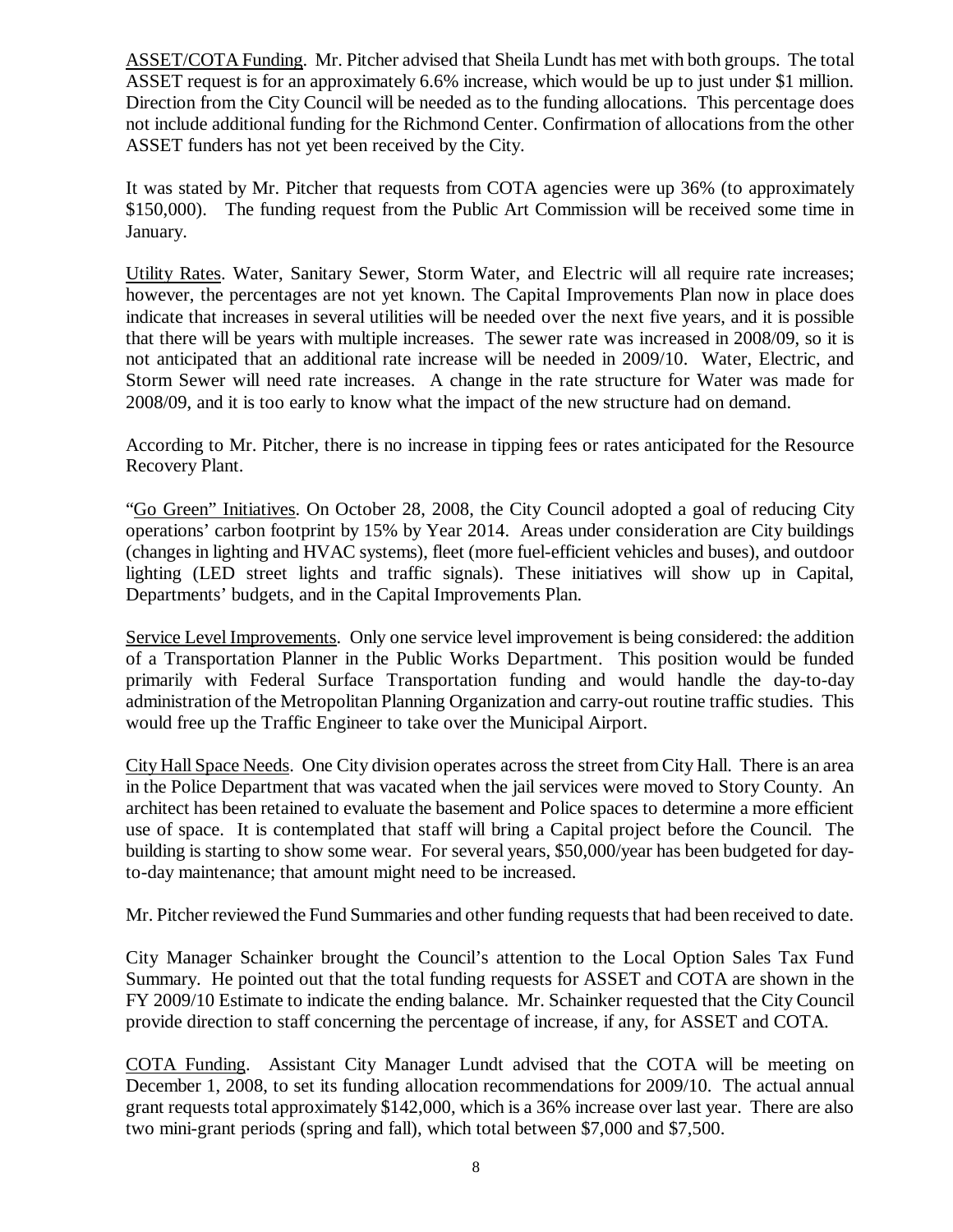Ms. Lundt stated that one new agency came into the process last year: Story Theater Company, which was funded in the amount of approximately \$10,000. There are 13 organizations requesting funding this year; none of the agencies are new to the process. Last year, it was necessary to flatfund some of the other organizations to provide the allocation to the Story Theater Company. This year, a number of the organizations have requested additional funding to get them back to the level that they were at two years ago.

According to Ms. Lundt, the FY 2008/09 allocation was \$109,529, which is operating and minigrants. Ms. Lundt indicated she had recommended that the COTA members work within the parameter of a five-percent increase. She emphasized that five percent was not the staff's recommendation; however, COTA members needed to have a place to start, and she felt fairly confident that at least that amount of increase would be approved.

ASSET Funding. Assistant City Manager Sheila Lundt said that ASSET is not quite as timesensitive; those decisions are made in January. A total of \$998,567 has been requested.

Council Member Rice asked why there was such a large increase (36%) being requested in COTA funding. Ms. Lundt indicated that there were a couple agencies that had submitted large funding requests, i.e., Octagon is asking for approximately \$45,000. That amount has been requested in other years by the Octagon; last year, they were funded in the amount of approximately \$36,000.

Council Member Larson asked for a clarification of the Local Option Sales Tax Fund available balance. He pointed out that it is being projected that the balance will increase by \$200,000 in 2009/10. Finance Director Pitcher confirmed that was correct. City Manager Schainker said that the economy is very volatile right now, so if those funds are depleted, the Council might need to make cuts in the future. He said the conservative nature of the Fund is to reserve 25% of expenses and CIP projects; however, the Fund is available for community betterment. He cautioned that agencies prepare their budgets around that funding, and wondered if the agencies could cut back if the amount of funding decreased in future years. Council Member Larson believes that the Fund should be put to use for community development projects. Council Member Popken recalled that the referendum was specific: 60% goes for property tax relief, and 40% goes to human services, the arts, and community betterment. Mr. Pitcher advised that the interest from this Fund goes to the General Fund.

Moved by Goodman, seconded by Mahayni, to approve a five percent increase in funding for COTA.

Vote on Motion: 1-5. Voting aye: Goodman. Voting nay: Doll, Larson, Mahayni, Popken, Rice. Motion failed.

Council Member Rice pointed out that the Local Option Sales Tax Fund continues to grow. He believes that in hard economic times, the arts is the group that gets hit. Council Member Rice disagreed with the five percent, feeling that it was too low. He would like to see an increase somewhere between five (5) and 36%.

Moved by Rice, seconded by Doll, to approve a 25% increase in funding for COTA (\$136,911).

Council Member Doll stated that he trusts the COTA members to make good recommendations and if the funds are not justified, the money will not be given out.

Council Member Goodman indicated that there are a number of projects, e.g., Public Art's Ada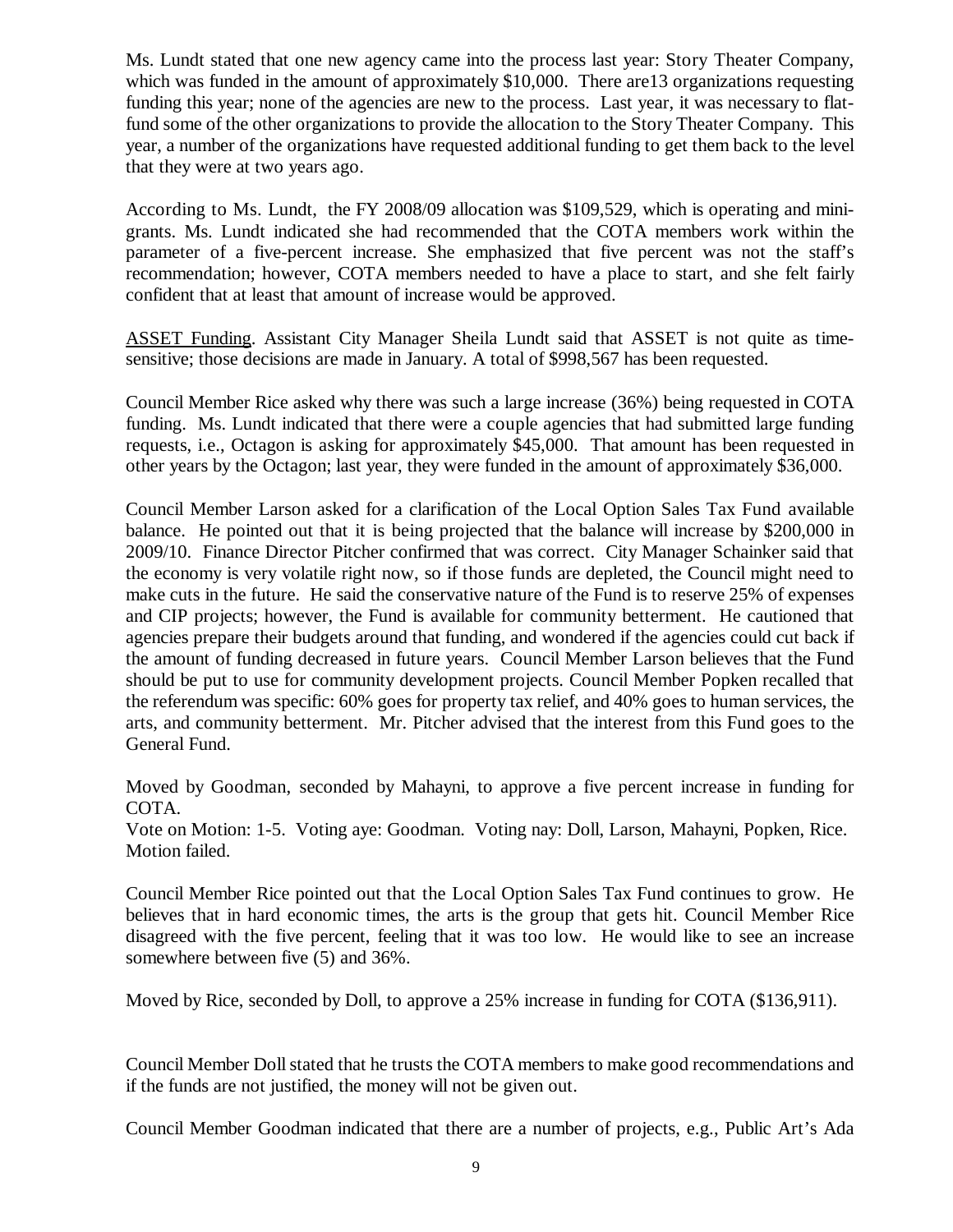Hayden project, that could have a positive impact on the community. He felt that the proposed level of increase was too large.

Vote on Motion: 3-3. Voting aye: Doll, Popken, Rice. Voting nay: Goodman, Larson, Mahayni. Mayor Campbell voted nay to break the tie. Motion failed.

Moved by Goodman, seconded by Mahayni, to approve a 10% increase in funding for COTA (to \$120,480).

Vote on Motion: 5-1. Voting aye: Doll, Goodman, Larson, Mahayni, Popken. Voting nay: Rice. Motion declared carried.

Moved by Goodman, seconded by Popken, to approve a 6.6% increase in ASSET funding (to \$998,567).

Vote on Motion: 6-0. Motion declared carried unanimously.

City Manager Schainker asked the City Council for direction regarding Special Allocations. At this point, \$3,000 for Partner Cities; \$15,000 for the Historical Society; \$25,000 for the Hunziker Youth Sports Complex, and \$20,000 for Public Art will be included in the proposed budget unless Council directs staff to the contrary.

Council Member Larson asked where the Neighborhood Improvement Grant funds are allocated. Mr. Schainker advised that the funds are included in the Capital Improvements Plan. Mr. Larson pointed out that there were good suggestions made at the Community Conversations meetings for neighborhood projects, e.g., block party kits. Mr. Schainker said that it would be the decision of the City Council as to what it wants to pay for and from what fund.

Council Member Popken brought up the Council's Goal-Setting Update that is scheduled for December 13 and asked if there was capability in the budget to manage cost increases that would be determined at that meeting, e.g., expanding "Green Initiatives." Mr. Schainker indicated that it would be difficult for him to determine at that time what impact such increases would have on the overall budget. Staff would, however, put those amounts into the proposed budget and determine the impact before the City Council approved the final budget.

Council Member Goodman asked Assistant City Manager Bob Kindred if the \$20,000 annual allocation to the Public Art Commission was sufficient. Mr. Kindred indicated that the PAC budget would be coming before the Council in January. The PAC is working on a proposal that in all likelihood will be greater than \$20,000. They are working on a multi-track program, one with annual programs, e.g., Art Around the Corner and Neighborhood Sculpture, and another that would include major projects.

**COMMENTS:** Council Member Goodman acknowledged the letter from David Whittaker, Double W Angus Ranch, 26746 Sandhill Trail, Ames. He recommended that a memo be sent from staff to Mr. Whittaker, with a copy to the City Council, advising that his proposal for the land at 1811 South Dayton does not fit in with the Highway-Oriented Commercial use. Mr. Schainker advised that Mr. Whittaker is asking that the uses be amended to include what he wants to do with the property. Planning Director Osguthorpe said that Mr. Whittaker would like to conduct cattle auctions at the site in question; however, that is not allowed in the Highway-Oriented Commercial zone; it would be more of an agricultural-type use. Mr. Osguthorpe believes that a letter to Mr. Whittaker to that effect had already been written. Council Member Mahayni advised that Mr. Whittaker had called him about his request. He is aware of the regulations; however, wants the City Council to change them. Mr. Osguthorpe confirmed that Mr. Whittaker is asking for a text amendment to add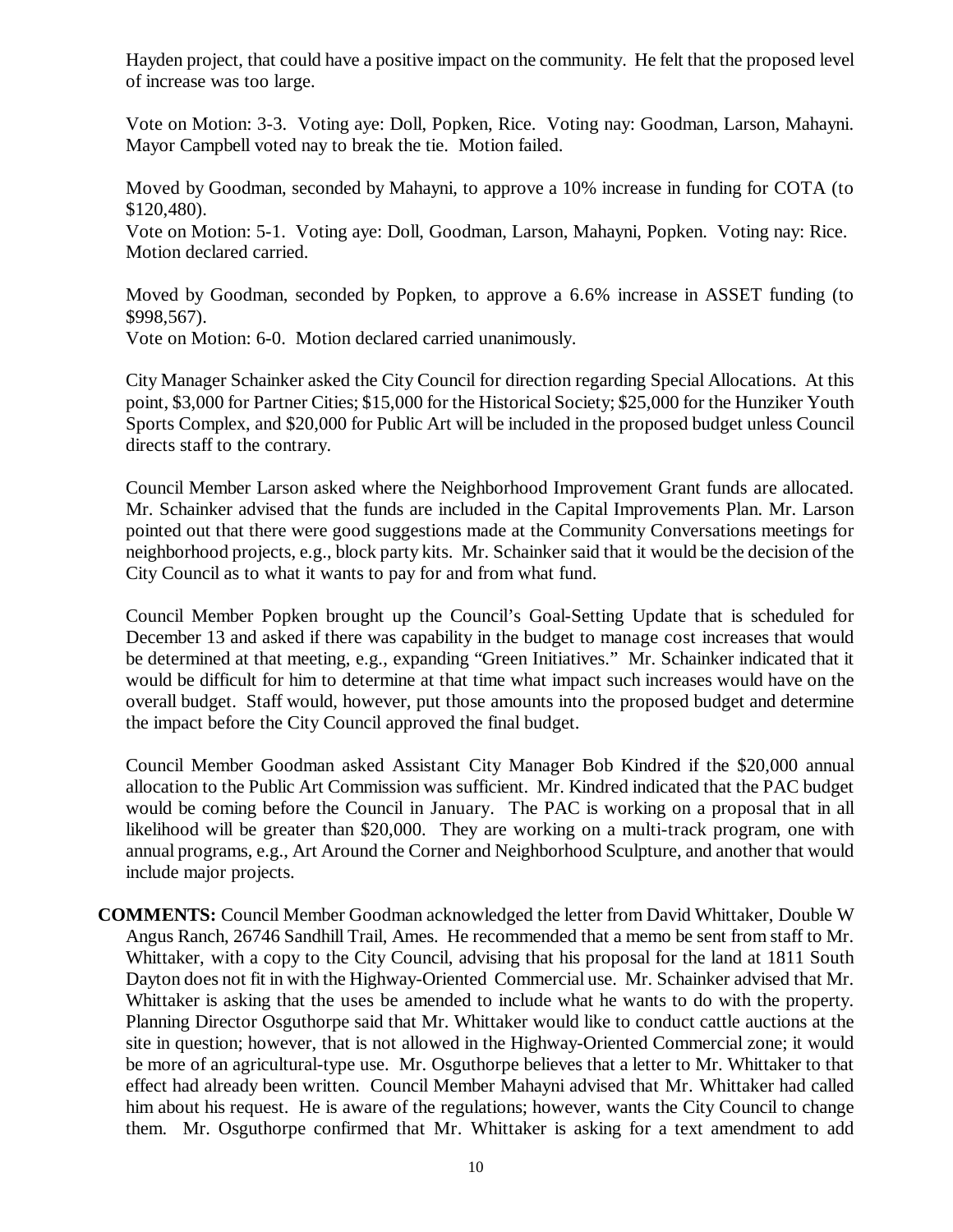additional uses. Council Member Goodman advised that he was not proposing a text amendment.

Moved by Goodman, seconded by Popken, requesting staff to forward to the City Council a copy of any letter written to David Whittaker pertaining to his request to modify the zoning regulations to allow the auctioning of cattle in the Highway-Oriented Commercial area. Vote on Motion: 6-0. Motion declared carried unanimously.

Council Member Goodman asked for the background pertaining to the letter from Maggie Sevde, Karin Sevde, and Randy Sevde requesting a waiver of the sidewalk requirements for the replat of Southern Hills West. Director Osguthorpe informed the City Council that this is the AgLeader site. The owners are requesting a waiver of the sidewalk requirements. Mr. Osguthorpe advised that the current subdivision regulations require sidewalks. This is the only stretch of road in the area where there are no sidewalks in place. There is a frontage road, however, the current Code does not allow a frontage road to be constructed in lieu of a sidewalk or a bike path. According to Mr. Osguthorpe, staff has discussed this issue with the applicants and their representative Scott Renaud of Fox Engineering. Council Member Goodman advised that he had been to that area and thought perhaps that there could be some alternatives to taking the path all the way out to the street. He is not suggesting that the sidewalk requirements be waived. Mr. Osguthorpe referenced the SUDAS standards that had been adopted pertaining to shared-use paths. Under those standards, the shareduse path may serve as a pedestrian path as well as a bicycle path; however the City's Subdivision Code has not been amended to reflect that. Council Member Popken indicated his preference that the path be separated from the road. Mr. Goodman advised that he would not be moving to refer the letter since staff discussion with the applicants had already occurred.

Moved by Goodman, seconded by Doll, to refer to staff the request of the Ames Foundation for a plaque commemorating the site of Munn Lumber Company. Vote on Motion: 6-0. Motion declared carried unanimously.

Moved by Mahayni, seconded by Larson, to refer to staff the letter from Chuck Winkleblack dated November 21, 2008, requesting to amend the Developer's Agreement with the Uthe Development Company, LLC.

Vote on Motion: 6-0. Motion declared carried unanimously.

City Manager Schainker asked Planning Director Osguthorpe to speak to the letter from Chuck Winkleblack alleging inconsistency between the County land development regulations and the City's regulations regarding the Urban Fringe Area. Mr. Osguthorpe advised that there is a provision under state law that when the land in question is in the fringe area, it is to be reviewed under city regulations. He added that even if there were inconsistencies between the City's and County's subdivision or zoning regulations, the City's regulations would prevail. Mr. Osguthorpe said that staff does not see any conflict and will discuss this with Mr. Winkleblack.

Moved by Rice, seconded by Mahayni, to direct staff to place, on the City Council's March 17, 2009, workshop, a discussion of expansion options for the Ames Public Library. Vote on Motion: 6-0. Motion declared carried unanimously.

Moved by Rice, seconded by Goodman, to refer to staff the letter from GK Development dated November 14, 2008, pertaining to the remote parking requirements relative to the North Grand Mall. Vote on Motion: 6-0. Motion declared carried unanimously.

Moved by Popken, seconded by Goodman, to refer to staff the letter from the Main Street Cultural District listing the recommendations to address parking issues in the District.